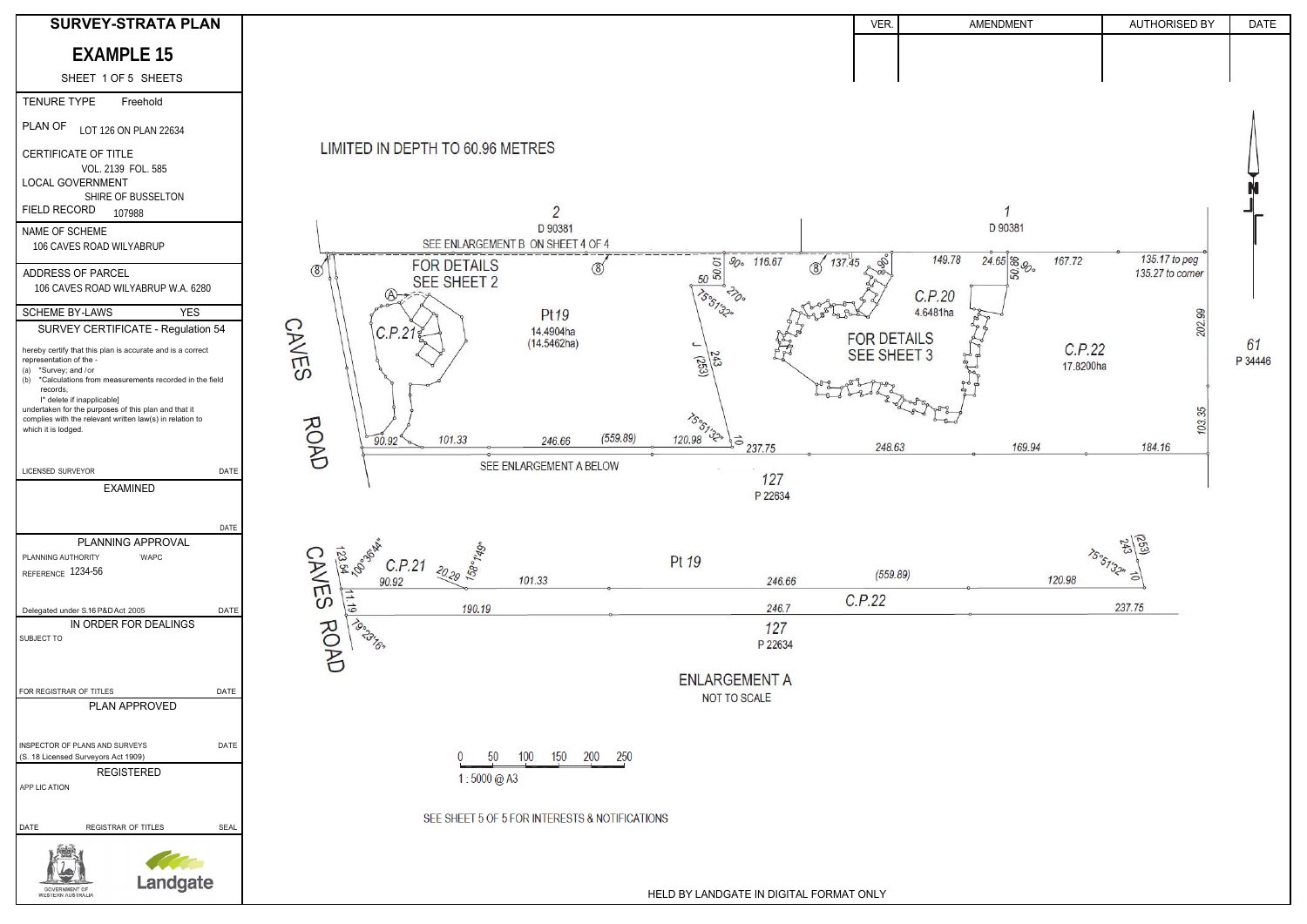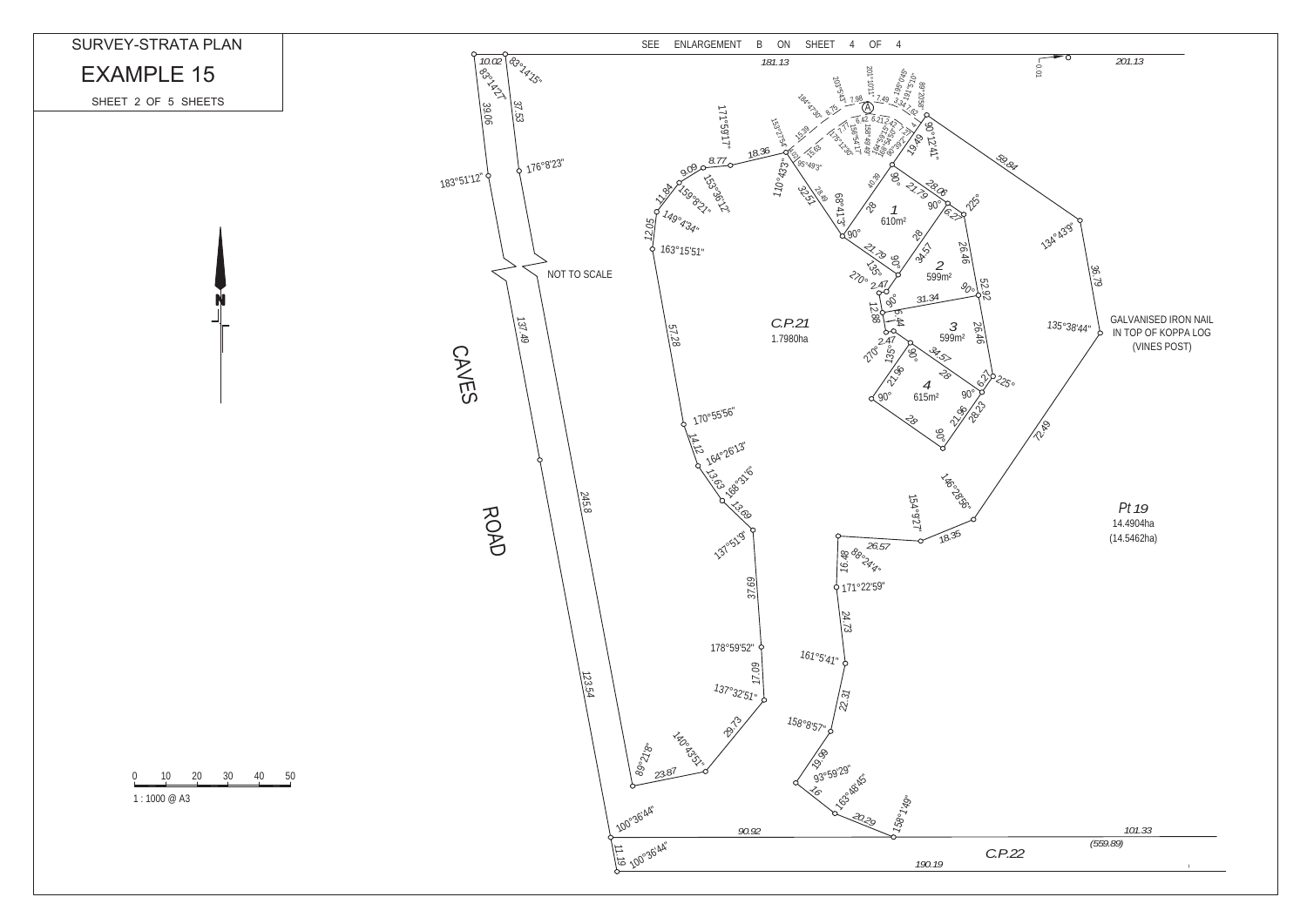0 20 40 60 80 100

1 : 2000 @ A3



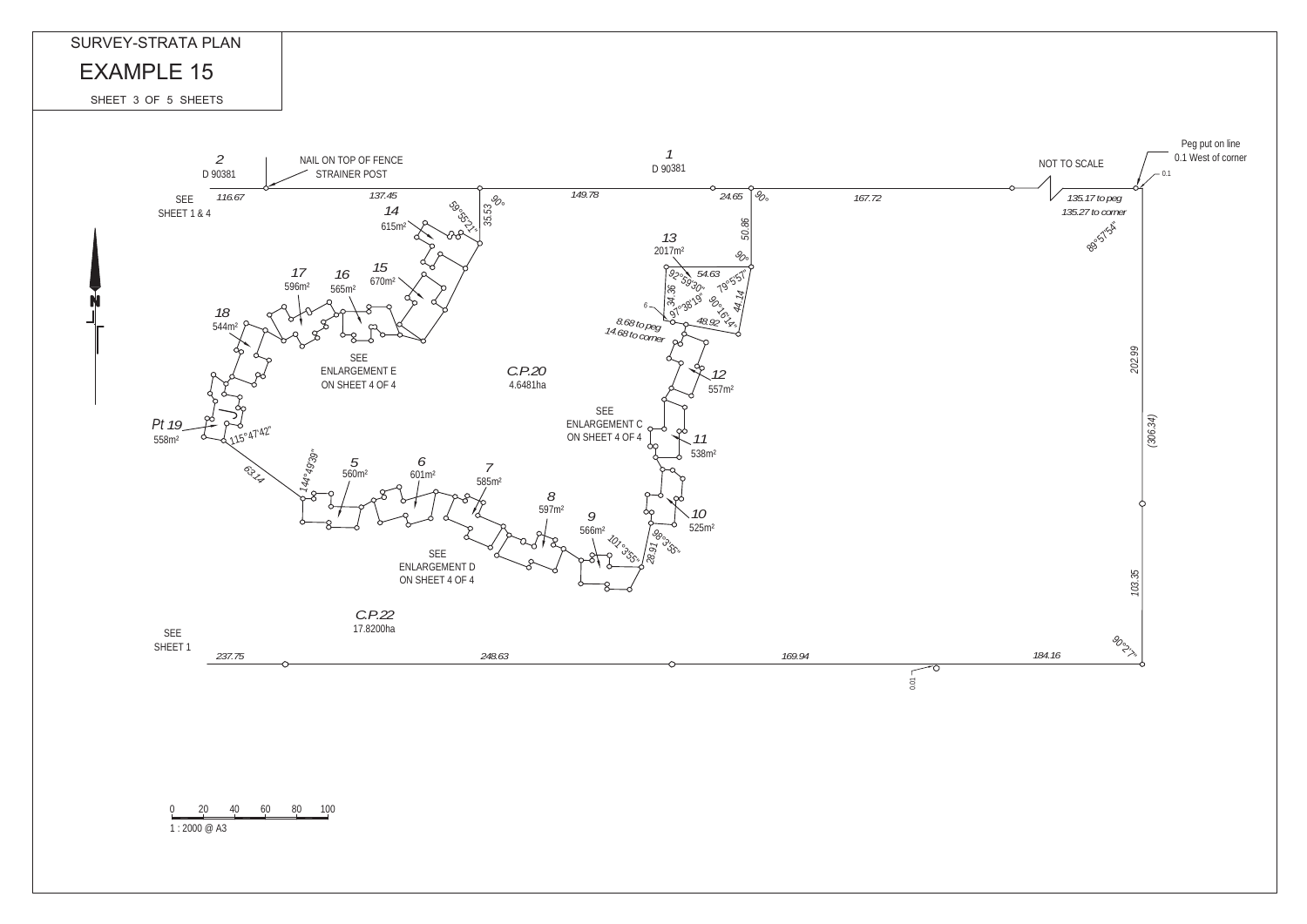